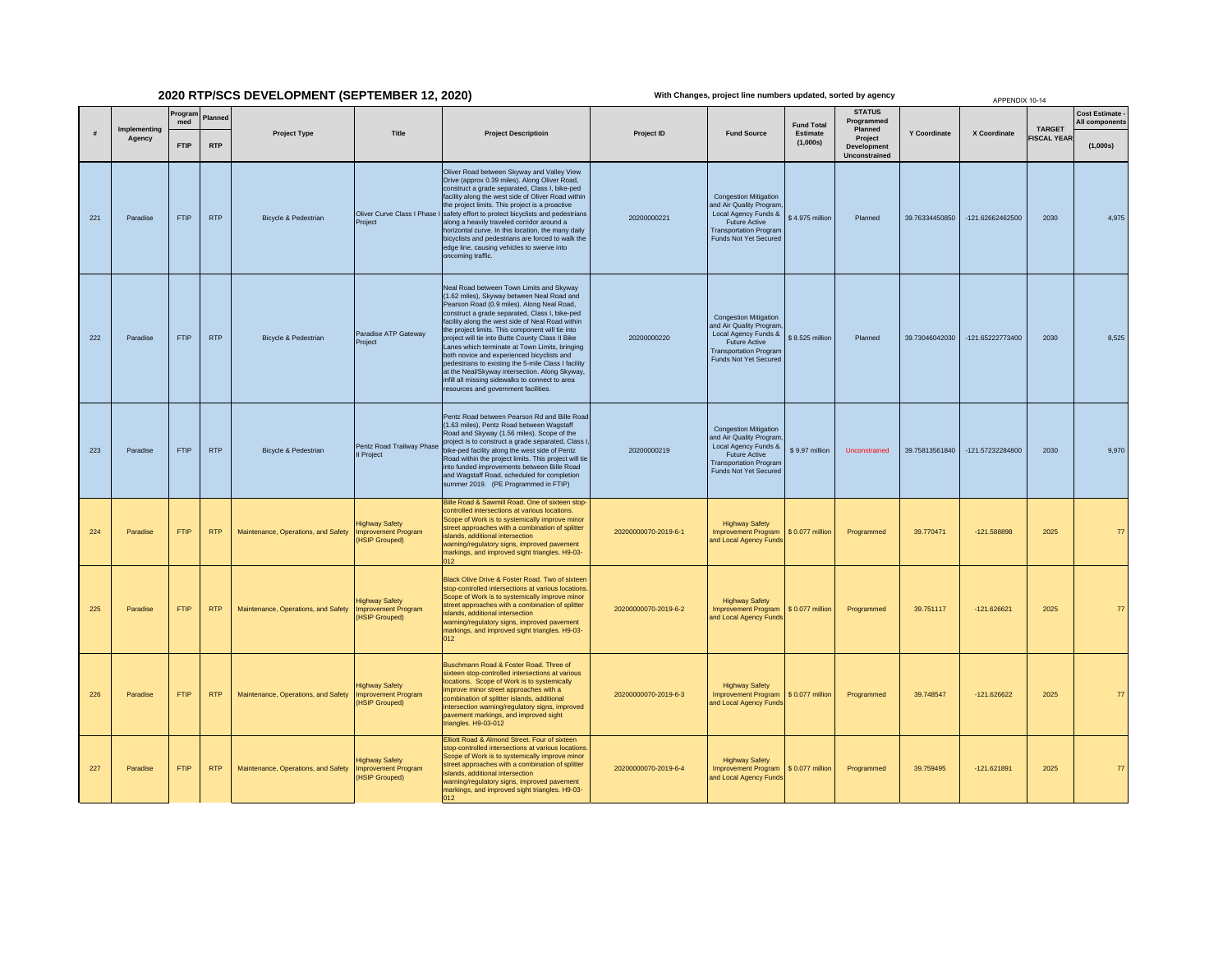| 228 | Paradise | <b>FTIP</b> | RTP        | Maintenance, Operations, and Safety | <b>Highway Safety</b><br><b>Improvement Program</b><br><b>HSIP Grouped)</b> | Scottwood Road & Buschmann Road. Five of<br>sixteen stop-controlled intersections at various<br>locations. Scope of Work is to systemically<br>improve minor street approaches with a<br>combination of splitter islands, additional<br>ntersection warning/regulatory signs, improved<br>pavement markings, and improved sight<br>riangles. H9-03-012      | 20200000070-2019-6-5  | <b>Highway Safety</b><br>Improvement Program \$ 0.077 million<br>and Local Agency Funds |                  | Programmed | 39.748557 | $-121.621930$ | 2025 | 77 |
|-----|----------|-------------|------------|-------------------------------------|-----------------------------------------------------------------------------|-------------------------------------------------------------------------------------------------------------------------------------------------------------------------------------------------------------------------------------------------------------------------------------------------------------------------------------------------------------|-----------------------|-----------------------------------------------------------------------------------------|------------------|------------|-----------|---------------|------|----|
| 229 | Paradise | <b>FTIP</b> | <b>RTP</b> | Maintenance, Operations, and Safety | <b>Highway Safety</b><br><b>Improvement Program</b><br><b>HSIP Grouped)</b> | Pentz Road & Skyway. Six of sixteen stop-<br>controlled intersections at various locations.<br>Scope of Work is to systemically improve minor<br>street approaches with a combination of splitter<br>islands, additional intersection<br>warning/regulatory signs, improved pavement<br>markings, and improved sight triangles. H9-03-<br>012               | 20200000070-2019-6-6  | <b>Highway Safety</b><br><b>Improvement Program</b><br>and Local Agency Funds           | \$ 0.077 million | Programmed | 39,800449 | $-121.580869$ | 2025 | 77 |
| 230 | Paradise | <b>FTIP</b> | <b>RTP</b> | Maintenance, Operations, and Safety | <b>Highway Safety</b><br><b>Improvement Program</b><br><b>HSIP Grouped)</b> | Pentz Road & Stearns Road. Seven of sixteen<br>stop-controlled intersections at various locations<br>Scope of Work is to systemically improve minor<br>street approaches with a combination of splitter<br>slands, additional intersection<br>warning/regulatory signs, improved pavement<br>markings, and improved sight triangles. H9-03-<br>112          | 20200000070-2019-6-7  | <b>Highway Safety</b><br><b>Improvement Program</b><br>and Local Agency Funds           | \$ 0.077 million | Programmed | 39.741195 | $-121.572717$ | 2025 | 77 |
| 231 | Paradise | <b>FTIP</b> | <b>RTP</b> | Maintenance, Operations, and Safety | <b>Highway Safety</b><br><b>Improvement Program</b><br><b>ISIP Grouped)</b> | Neal Road & Circlewood Drive. Eight of sixteen<br>stop-controlled intersections at various locations.<br>Scope of Work is to systemically improve minor<br>street approaches with a combination of splitter<br>islands, additional intersection<br>warning/regulatory signs, improved pavement<br>markings, and improved sight triangles. H9-03-<br>012     | 20200000070-2019-6-8  | <b>Highway Safety</b><br><b>Improvement Program</b><br>and Local Agency Funds           | \$ 0.077 million | Programmed | 39.745435 | $-121.638256$ | 2025 | 77 |
| 232 | Paradise | <b>FTIP</b> | <b>RTP</b> | Maintenance, Operations, and Safety | <b>Highway Safety</b><br><b>Improvement Program</b><br><b>HSIP Grouped)</b> | Neal Road & Grinding Rock Road. Nine of<br>sixteen stop-controlled intersections at various<br>locations. Scope of Work is to systemically<br>improve minor street approaches with a<br>ombination of splitter islands, additional<br>ntersection warning/regulatory signs, improved<br>pavement markings, and improved sight<br>triangles. H9-03-012       | 20200000070-2019-6-9  | <b>Highway Safety</b><br>Improvement Program \$ 0.077 million<br>and Local Agency Funds |                  | Programmed | 39.732812 | $-121.650966$ | 2025 | 77 |
| 233 | Paradise | <b>FTIP</b> | <b>RTP</b> | Maintenance, Operations, and Safety | Highway Safety<br><b>Improvement Program</b><br><b>HSIP Grouped)</b>        | Neal Road & Roe Road. Ten of sixteen stop-<br>controlled intersections at various locations.<br>Scope of Work is to systemically improve minor<br>street approaches with a combination of splitter<br>islands, additional intersection<br>warning/regulatory signs, improved pavement<br>markings, and improved sight triangles. H9-03-<br>012              | 20200000070-2019-6-10 | <b>Highway Safety</b><br>Improvement Program \$ 0.077 million<br>and Local Agency Funds |                  | Programmed | 39.736993 | $-121.648813$ | 2025 | 77 |
| 234 | Paradise | <b>FTIP</b> | <b>RTP</b> | Maintenance, Operations, and Safety | <b>Highway Safety</b><br>Improvement Program<br><b>ISIP Grouped)</b>        | Neal Road & Starlight Court. Eleven of sixteen<br>stop-controlled intersections at various locations.<br>Scope of Work is to systemically improve minor<br>street approaches with a combination of splitter<br>slands, additional intersection<br>warning/regulatory signs, improved pavement<br>markings, and improved sight triangles. H9-03-<br>012      | 20200000070-2019-6-11 | <b>Highway Safety</b><br><b>Improvement Program</b><br>and Local Agency Funds           | \$ 0.077 million | Programmed | 39.727448 | $-121.655542$ | 2025 | 77 |
| 235 | Paradise | <b>FTIP</b> | <b>RTP</b> | Maintenance, Operations, and Safety | <b>Highway Safety</b><br><b>Improvement Program</b><br><b>HSIP Grouped)</b> | Neal Road & Wayland Road. Twelve of sixteen<br>stop-controlled intersections at various locations<br>Scope of Work is to systemically improve minor<br>street approaches with a combination of splitter<br>islands, additional intersection<br>warning/regulatory signs, improved pavement<br>markings, and improved sight triangles. H9-03-<br>012         | 20200000070-2019-6-12 | <b>Highway Safety</b><br>Improvement Program \$ 0.077 million<br>and Local Agency Funds |                  | Programmed | 39.727472 | $-121.655533$ | 2025 | 77 |
| 236 | Paradise | <b>FTIP</b> | <b>RTP</b> | Maintenance, Operations, and Safety | <b>Highway Safety</b><br><b>Improvement Program</b><br><b>HSIP Grouped)</b> | Pearson Road & Middle Libby Road. Thirteen of<br>sixteen stop-controlled intersections at various<br>locations. Scope of Work is to systemically<br>mprove minor street approaches with a<br>combination of splitter islands, additional<br>ntersection warning/regulatory signs, improved<br>pavement markings, and improved sight<br>triangles. H9-03-012 | 20200000070-2019-6-13 | <b>Highway Safety</b><br><b>Improvement Program</b><br>and Local Agency Fund:           | \$ 0.077 million | Programmed | 39.751937 | $-121.594052$ | 2025 | 77 |